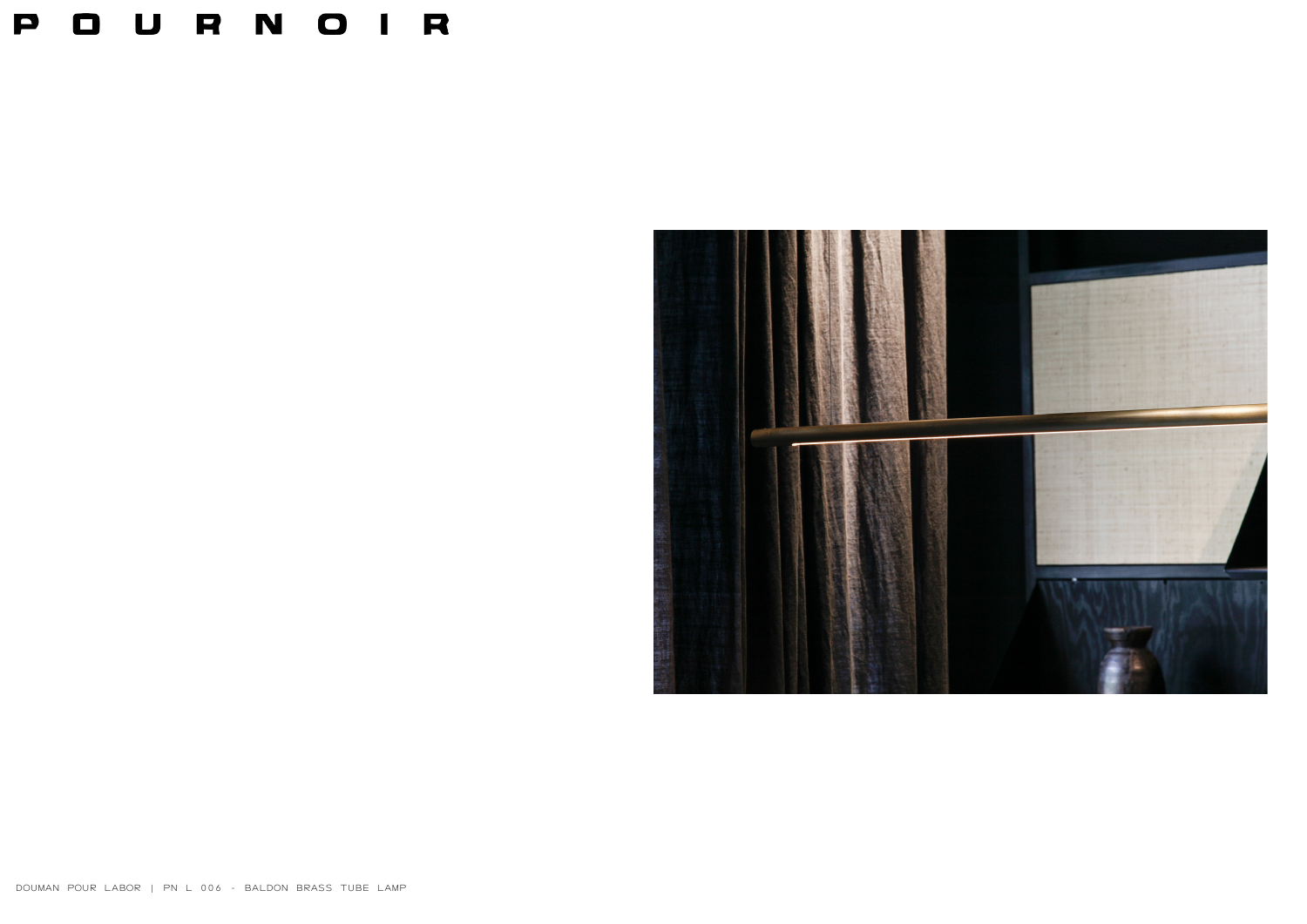Baldon is only available in brass. The surface is satin polished and raw. As the item is unlacquered, it naturally oxidizes.

## PN L 006 - , BALDON LAMP'

BALDON lamp is a linear design lighting object made of brass, handcrafted in Germany. It provides a directed, adaptable downward wide-angle light, perfectly illuminating big tables, counters, kitchens, conference tables, bar areas and lobbies. The minimal design stands out for the evocative graphic-sculptural impact of the slim silhouette. Nearly invisible wire creates the illusion of hanging freely in mid-air. Baldons special feature is the option to expand the lamp by just plug in a further segment.

All pieces are handcrafted and made to order.

| Ye@I:                                                        | 2018                |
|--------------------------------------------------------------|---------------------|
| Design:                                                      | Douman Pour         |
| Dimensions:                                                  | $2000 \times 30$ mm |
| Weight:                                                      | $5.5$ kg            |
| $M$ $\alpha$ $\pm$ e $\pm$ $\alpha$ $\alpha$ $\pm$ $\beta$ : | raw brass           |
| Edition:                                                     | $50 + AP$           |
|                                                              |                     |

| Suspension: |  | $2000$ mm (6000 mm available)      |
|-------------|--|------------------------------------|
| Cord:       |  | 4000 mm covered (longer available) |

Dimmer Compatibilty: Available for DALI or 0-10 Volt

## Illumination per unit

| LED wattage:       | 24 V / 26 Watts |
|--------------------|-----------------|
| Lumens:            | 2100            |
| Color temperature: | 2700            |
| CRI:               | $9.5 +$         |
| Life hours:        | 50.000          |

| Price   |  |                     |  |
|---------|--|---------------------|--|
| 2000 mm |  | € 3.000,00 incl.VAT |  |
| 4000 mm |  | € 5.600.00 incl.VAT |  |

|         |  | .                   |  |
|---------|--|---------------------|--|
| 6000 mm |  | € 8.000.00 incl.VAT |  |



 $\epsilon$ 



for mechanical & electrical joining 180°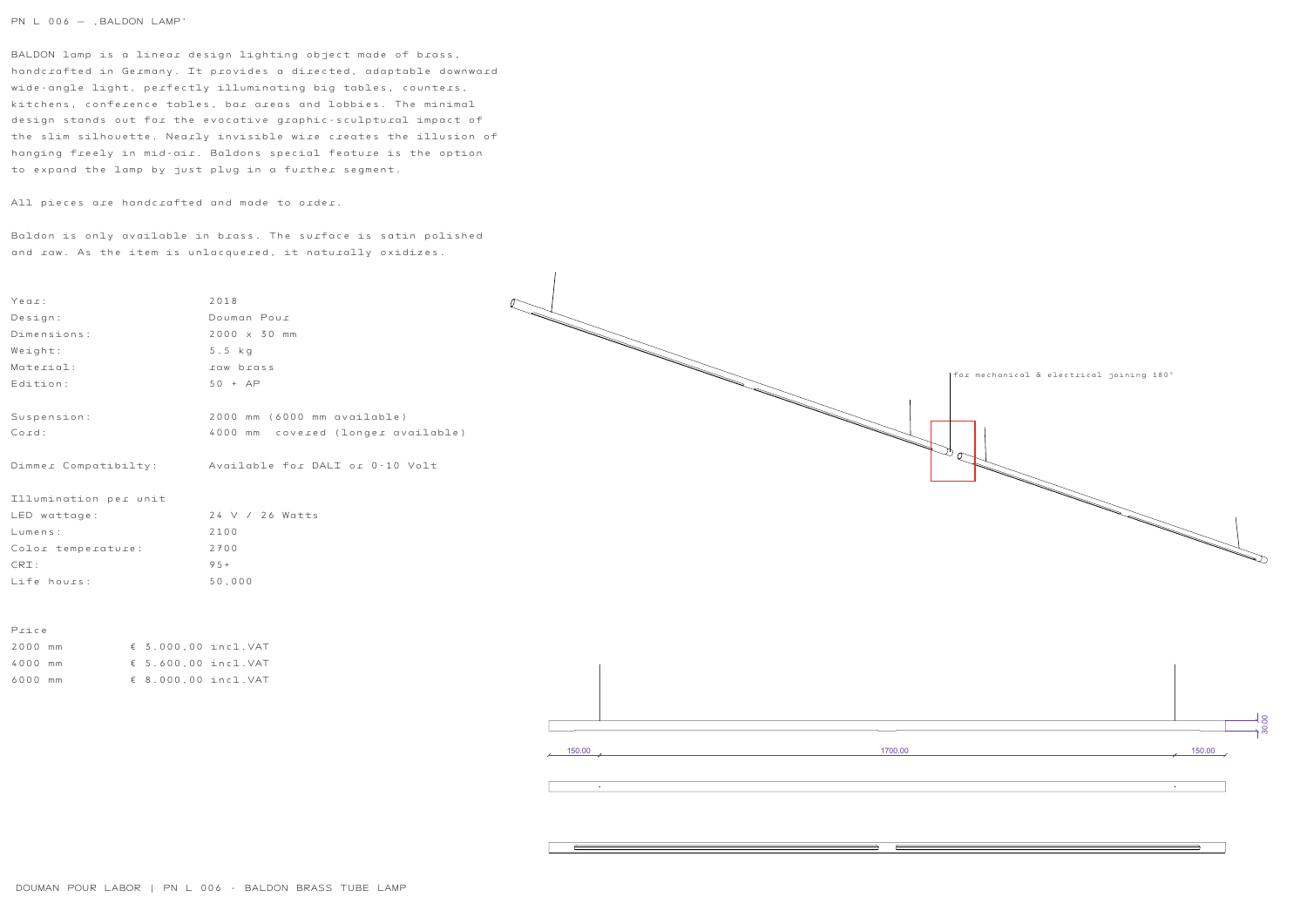